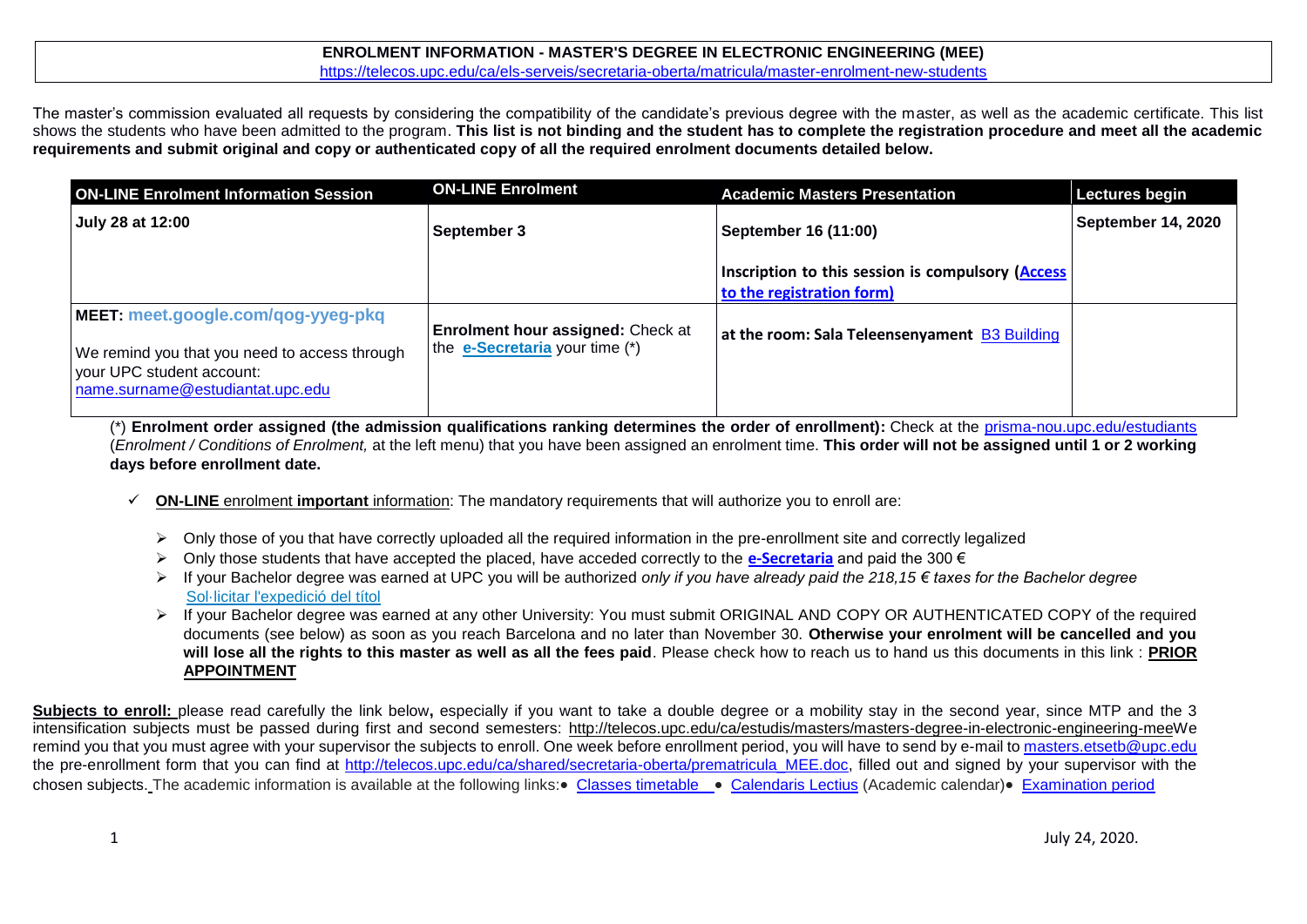| <b>NAME</b>                            | <b>Admission</b> | Subjects to enroll in next      |                                     |                           |
|----------------------------------------|------------------|---------------------------------|-------------------------------------|---------------------------|
|                                        | <b>Status</b>    | semester BRIDGE                 | <b>TUTOR</b>                        | tutor's email address     |
| ABDELRAUF HUSSEIN ABDO, HUSSEIN        |                  | <b>CORE</b>                     | <b>ISIDRO MARTÍN GARCÍA</b>         | isidro.martin@upc.edu     |
| AGUILÓ DOMÍNGUEZ, DAVID                |                  | IMT, ECS, PROEL, FSP            | <b>JORDI COSP VILELLA</b>           | jordi.cosp@upc.edu        |
| <b>BADUINO FORTE, JUAN JOSÉ</b>        |                  | <b>CORE</b>                     | <b>ISIDRO MARTÍN GARCÍA</b>         | isidro.martin@upc.edu     |
| <b>CÁRCAMO VEGA, MANUEL ANDRÉS</b>     |                  | IMT, ECS, PROEL, FSP            | <b>JORDI MADRENAS BOADAS</b>        | jordi.madrenas@upc.edu    |
| <b>CAULES PONS, DAVID</b>              |                  | <b>CORE</b>                     | <b>JORDI SALAZAR SOLER</b>          | jorge.slazar@upc.edu      |
| <b>COCA GUERRERO, JAVIER</b>           |                  | IMT, ECS, PROEL, FSP            | <b>FRANCESC MOLL ECHETO</b>         | francesc.moll@upc.edu     |
| <b>CODINA VILANOVA, POL</b>            |                  | <b>CORE</b>                     | <b>ANTONI TURÓ PEROY</b>            | antoni.turo@upc.edu       |
| <b>COMAS SOLANS, ENRIC</b>             |                  | IMT, ECS, PROEL, FSP            | <b>JORDI COSP VILELLA</b>           | jordi.cosp@upc.edu        |
| DELGADO BONAVIDA, VÍCTOR               |                  | IMT, ECS, PROEL, FSP            | <b>FRANCESC MOLL ECHETO</b>         | francesc.moll@upc.edu     |
| DÍAZ RESÉNDIZ, JOSÉ LUIS               |                  | <b>CORE</b>                     | <b>ISIDRO MARTÍN GARCÍA</b>         | isidro.martin@upc.edu     |
| <b>ERRA BES, ENRIC</b>                 |                  | <b>CORE</b>                     | <b>JORDI SALAZAR SOLER</b>          | jorge.slazar@upc.edu      |
| <b>ESCALADA DE LA VICTORIA, IÑIGO</b>  |                  | IMT, ECS, PROEL, FSP            | <b>ISIDRO MARTÍN GARCÍA</b>         | isidro.martin@upc.edu     |
| <b>FANALS BATLLORI, LLORENÇ</b>        |                  | IMT, ECS, PROEL, FSP            | JOAN MANUEL MORENO AROSTEGUI        | joan.manel.moreno@upc.edu |
| <b>GARCIA CUTILLAS, IZAN</b>           |                  | <b>CORE</b>                     | <b>ANTONI TURÓ PEROY</b>            | antoni.turo@upc.edu       |
| <b>GARCÍA DE LA MAZA, MARTA ISABEL</b> | $\mathbf 1$      | IMT, ECS, PROEL, FSP            | <b>JORDI MADRENAS BOADAS</b>        | jordi.madrenas@upc.edu    |
| LINUESA CABRÉ, ÁLVARO                  |                  | <b>CORE</b>                     | <b>FRANCESC MOLL ECHETO</b>         | francesc.moll@upc.edu     |
| <b>LLOPART FONT, PERE</b>              |                  | IMT, ECS, PROEL, FSP            | <b>JORDI COSP VILELLA</b>           | jordi.cosp@upc.edu        |
| <b>LOMBARDO ROSELL, VÍCTOR</b>         |                  | IMT, ECS, PROEL, FSP            | JOAN MANUEL MORENO AROSTEGUI        | joan.manel.moreno@upc.edu |
| <b>MARKOU, EFSTATHIOS</b>              |                  | IMT, ECS, PROEL, FSP            | <b>ISIDRO MARTÍN GARCÍA</b>         | isidro.martin@upc.edu     |
| <b>MARONKA, ARON</b>                   |                  | IMT, ECS, PROEL, IPE,           | <b>ISIDRO MARTÍN GARCÍA</b>         | isidro.martin@upc.edu     |
| <b>MERCADÉ DE LUNA, MARÍA</b>          | $\mathbf{1}$     | IMT, ECS, PROEL, FSP            | <b>ISIDRO MARTÍN GARCÍA</b>         | isidro.martin@upc.edu     |
| <b>MOLINA ARRIAGADA, MATIAS</b>        |                  | IMT, PROEL, ECS, FSP            | <b>ISIDRO MARTÍN GARCÍA</b>         | isidro.martin@upc.edu     |
| <b>MONTERO HERRERA, ALAN</b>           | $\mathbf{1}$     | <b>CORE</b>                     | <b>ISIDRO MARTÍN GARCÍA</b>         | isidro.martin@upc.edu     |
| <b>MONTERO VISENT, ÁNGEL RUBÉN</b>     |                  | CTA, IMT, PROEL, ECS, SIMS, IPE | <b>ANTONI TURÓ PEROY</b>            | antoni.turo@upc.edu       |
| NOGUÉ I TORRENT, ALEX                  |                  | IMT, ECS, PROEL, FSP            | <b>JORDI COSP VILELLA</b>           | jordi.cosp@upc.edu        |
| OLIVÉ I MUÑIZ, MARÇAL                  |                  | <b>CORE</b>                     | <b>JOAN MANUEL MORENO AROSTEGUI</b> | joan.manel.moreno@upc.edu |
| <b>ORTEGA CASTRO, PAU</b>              |                  | <b>CORE</b>                     | <b>ANTONI TURÓ PEROY</b>            | antoni.turo@upc.edu       |
| PÉREZ JIMÉNEZ, QUIM                    |                  | <b>CORE</b>                     | <b>JORDI MADRENAS BOADAS</b>        | jordi.madrenas@upc.edu    |
| PRATS DOMENECH, GUILLEM                |                  | <b>CORE</b>                     | <b>FRANCESC MOLL ECHETO</b>         | francesc.moll@upc.edu     |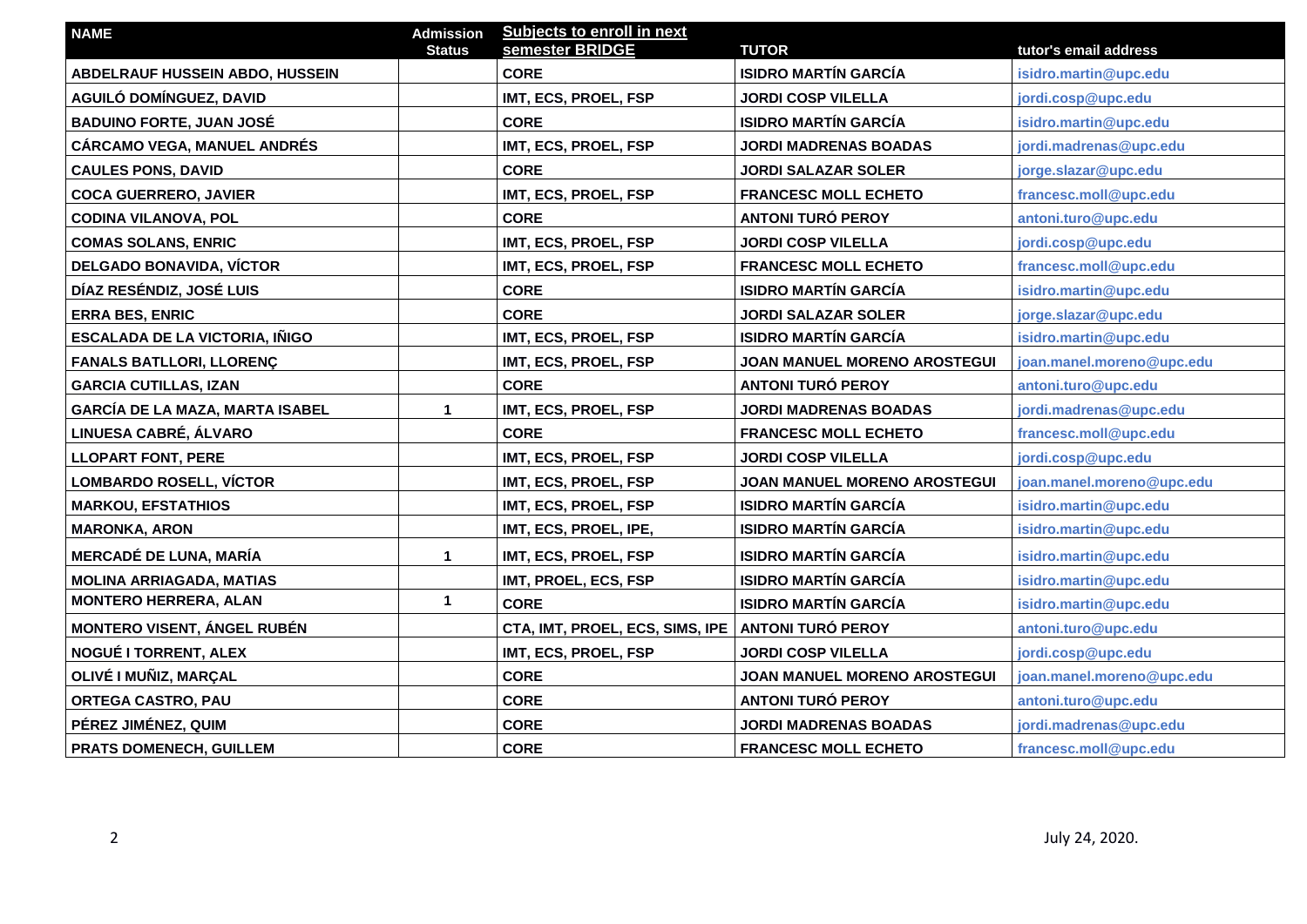| <b>NAME</b>                        | <b>ADMISSION</b> | Subjects to enroll in next<br>semester BRIDGE |                                     |                             |
|------------------------------------|------------------|-----------------------------------------------|-------------------------------------|-----------------------------|
|                                    | <b>STATUS</b>    |                                               | <b>TUTOR</b>                        | tutor's email address       |
| RAYA DI FRANCISCO, MARIANA CANDELA |                  | IMT, ECS, PROEL, FSP                          | <b>ANTONI TURÓ PEROY</b>            | antoni.turo@upc.edu         |
| <b>RAYA MUNUERA, CARLOS</b>        |                  | IMT, ECS, PROEL, FSP                          | <b>JORDI SALAZAR SOLER</b>          | jorge.slazar@upc.edu        |
| RIBALDA GÁLVEZ, MIQUEL             |                  | <b>CORE</b>                                   | <b>FRANCESC MOLL ECHETO</b>         | francesc.moll@upc.edu       |
| <b>RIERA ROVIRA, ORIOL</b>         |                  | IMT, ECS, PROEL, FSP                          | <b>JORDI COSP VILELLA</b>           | jordi.cosp@upc.edu          |
| ROVIRA BUXADERA, ALEXANDRA         |                  | IMT, ECS                                      | <b>ISIDRO MARTÍN GARCÍA</b>         | isidro.martin@upc.edu       |
| <b>SAHA, UTTARIYO</b>              |                  | <b>CORE</b>                                   | <b>ISIDRO MARTÍN GARCÍA</b>         | isidro.martin@upc.edu       |
| <b>SANCHEZ, ANDREW ALEXANDER</b>   |                  | IMT, ECS, PROEL, FSP                          | <b>JORDI MADRENAS BOADAS</b>        | jordi.madrenas@upc.edu      |
| SANCHEZ-ARJONA GONZALEZ, MIGUEL    |                  | PROEL, ECS, FSP, SBMIC                        | <b>ISIDRO MARTÍN GARCÍA</b>         | isidro.martin@upc.edu       |
| SEIJAS HERNÁNDEZ, DANIEL           |                  | <b>CORE</b>                                   | <b>JOAN MANUEL MORENO AROSTEGUI</b> | joan.manel.moreno@upc.edu   |
| <b>SHOJAEI SOLA, DAVID</b>         |                  | IMT, ECS, PROEL, FSP                          | <b>JORDI SALAZAR SOLER</b>          | jorge.slazar@upc.edu        |
| SOLÉ LLOVERAS, JORDI               |                  | <b>CORE</b>                                   | <b>FRANCESC MOLL ECHETO</b>         | francesc.moll@upc.edu       |
| TAMBORERO ALBÁ, ARNAU              |                  | <b>CORE</b>                                   | <b>JOAN MANUEL MORENO AROSTEGUI</b> | joan.manel.moreno@upc.edu   |
| <b>TREMOSA HERNÁNDEZ, ROGER</b>    |                  | <b>CORE</b>                                   | <b>JUAN ANTONIO CHAVEZ</b>          | juan.antonio.chavez@upc.edu |
| <b>ZAMORA ROVIRA, XAVIER</b>       |                  | <b>IMT, ECS, PROEL, FSP</b>                   | <b>JORDI MADRENAS BOADAS</b>        | jordi.madrenas@upc.edu      |

1. Admission still pending (it's necessary to accept in the pre-enrollment site to proceed with the pre-enrolment otherwise you won't be able to enroll)

# **ENROLMENT REQUIRED DOCUMENTS**

## **[\(http://etsetb.upc.edu/ca/els-serveis/secretaria-oberta/matricula/master-enrolment-new-students\)](http://etsetb.upc.edu/ca/els-serveis/secretaria-oberta/matricula/master-enrolment-new-students)**

Only those of you that have correctly uploaded all the required information in the pre-enrollment site and correctly legalized will be authorized to enroll. You must submit ORIGINAL AND COPY OR AUTHENTICATED COPY of the required documents as soon as you reach Barcelona (AND NO LATER THAN NOVEMBER 30 OTHERWISE YOUR ENROLMENT WILL BE CANCELLED AND YOU WILL LOSE ALL THE RIGHTS TO THIS MASTER AS WELL AS ALL THE FEES PAID) Please check how to reach us to hand us this documents in this link: **[PRIOR APPOINTMENT](https://telecos.upc.edu/ca/els-serveis/secretaria-oberta/cita-previa)**

The documents you will have to upload and submit in person to Secretaria will depend on where you have earned the degree that qualifies them to enroll in the master's degree.

You must submit **ORIGINAL AND COPY OR AUTHENTICATED COPY** of the following documents (See the A/B/C options below):

#### A-Bachelor Degree completed at the **UPC**:

The students previously graduated at UPC, although they don't need to submit the document of the degree, they must have paid the 218,15  $\epsilon$  fees for the issuing of the Bachelor's diploma. Otherwise, they won't be able to enroll. Important: *only those students who had already the 218,15 € taxes of the Bachelor degree Title "in person at the SECRETARIA" will be allowed to enroll*.

Photocopy of NIE or passport for non-Spanish students. Non-Spanish students will have to present a copy of their NIE as soon as they have it.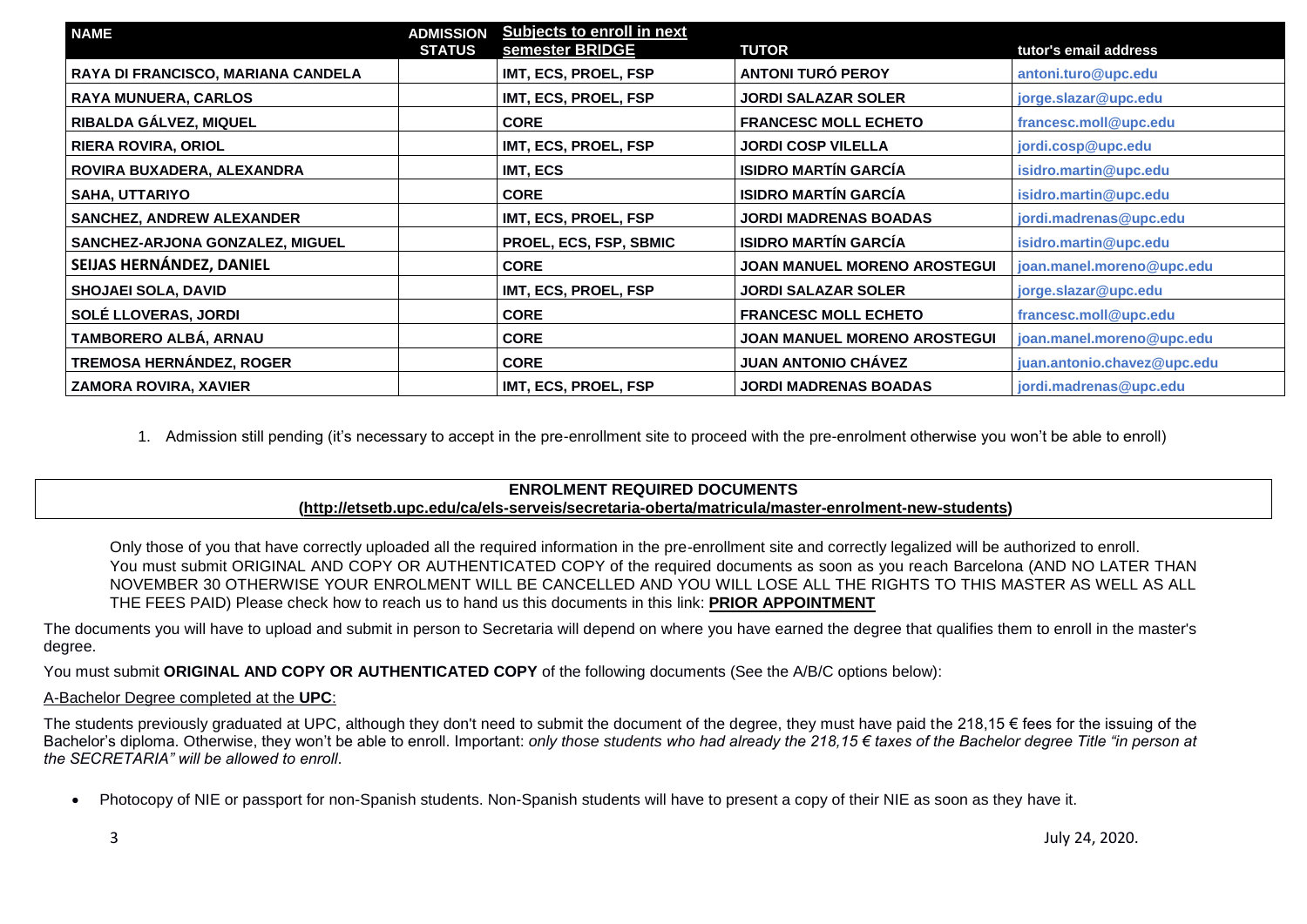B2.2 English level diploma (Consult the language certificates table by language to prove you meet the B2 requirement in the Catalan version of the website: [http://www.upc.edu/slt/ca/certifica/taulaB2#taula\)](http://www.upc.edu/slt/ca/certifica/taulaB2#taula)